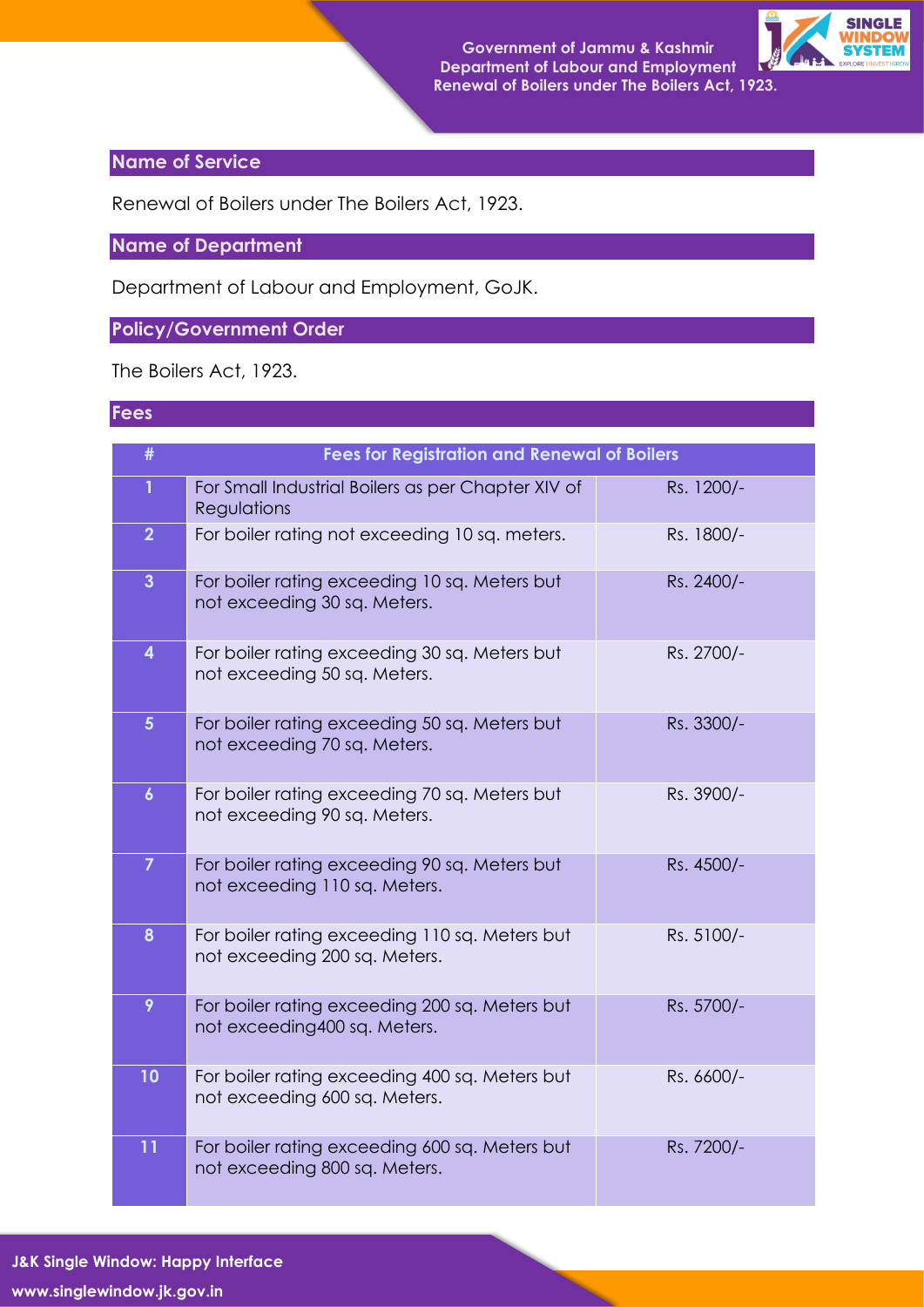

| #                                                                                                                                                               | <b>Fees for Registration and Renewal of Boilers</b>                                              |  |             |  |
|-----------------------------------------------------------------------------------------------------------------------------------------------------------------|--------------------------------------------------------------------------------------------------|--|-------------|--|
| 12                                                                                                                                                              | For boiler rating exceeding 800 sq. Meters but<br>not exceeding 1000 sq. Meters.                 |  | Rs. 8100/-  |  |
| 13                                                                                                                                                              | For boiler rating exceeding 1000 sq. Meters but<br>not exceeding 1200 sq. Meters.                |  | Rs. 9600/-  |  |
| 14                                                                                                                                                              | For boiler rating exceeding 1200 sq. Meters but<br>not exceeding 1400 sq. Meters.                |  | Rs. 10800/- |  |
| 15                                                                                                                                                              | For boiler rating exceeding 1400 sq. Meters but<br>not exceeding 1600 sq. Meters.                |  | Rs. 12600/- |  |
| 16                                                                                                                                                              | For boiler rating exceeding 1600 sq. Meters but<br>not exceeding 1800 sq. Meters.                |  | Rs. 13500/- |  |
| 17                                                                                                                                                              | For boiler rating exceeding 1800 sq. Meters but<br>not exceeding 2000 sq. Meters.                |  | Rs. 15000/- |  |
| 18                                                                                                                                                              | For boiler rating exceeding 2000 sq. Meters but<br>not exceeding 2200 sq. Meters.                |  | Rs. 16200/- |  |
| 19                                                                                                                                                              | For boiler rating exceeding 2200 sq. Meters but<br>not exceeding 2400 sq. Meters.                |  | Rs. 18000/- |  |
| 20                                                                                                                                                              | For boiler rating exceeding 2400 sq. Meters but<br>not exceeding 2600 sq. Meters.                |  | Rs. 18900/- |  |
| 21                                                                                                                                                              | For boiler rating exceeding 2600 sq. Meters but<br>Rs. 20400/-<br>not exceeding 2800 sq. Meters. |  |             |  |
| 22                                                                                                                                                              | For boiler rating exceeding 2800 sq. Meters but<br>not exceeding 3000 sq. Meters.                |  | Rs. 21600/- |  |
| NOTE: For the boiler rating exceeding 3000 sq. meters, an additional fee of Rs. 600/-<br>for every additional 200 sq. Meters or part there of shall be charged. |                                                                                                  |  |             |  |
| #                                                                                                                                                               | Fees for Inspection of Boilers for Renewal of Registration                                       |  |             |  |
| $\mathbf{1}$                                                                                                                                                    | For Small Industrial Boilers as per<br>Chapter XIV of Regulations                                |  | Rs. 1000/-  |  |
| $\overline{2}$                                                                                                                                                  | For boiler rating not exceeding 10<br>sq. Meters.                                                |  | Rs. 1600/-  |  |
| $\overline{\mathbf{3}}$                                                                                                                                         | For boiler rating exceeding 10 sq.<br>Meters but not exceeding 30 sq.<br>Meters.                 |  | Rs. 2100/-  |  |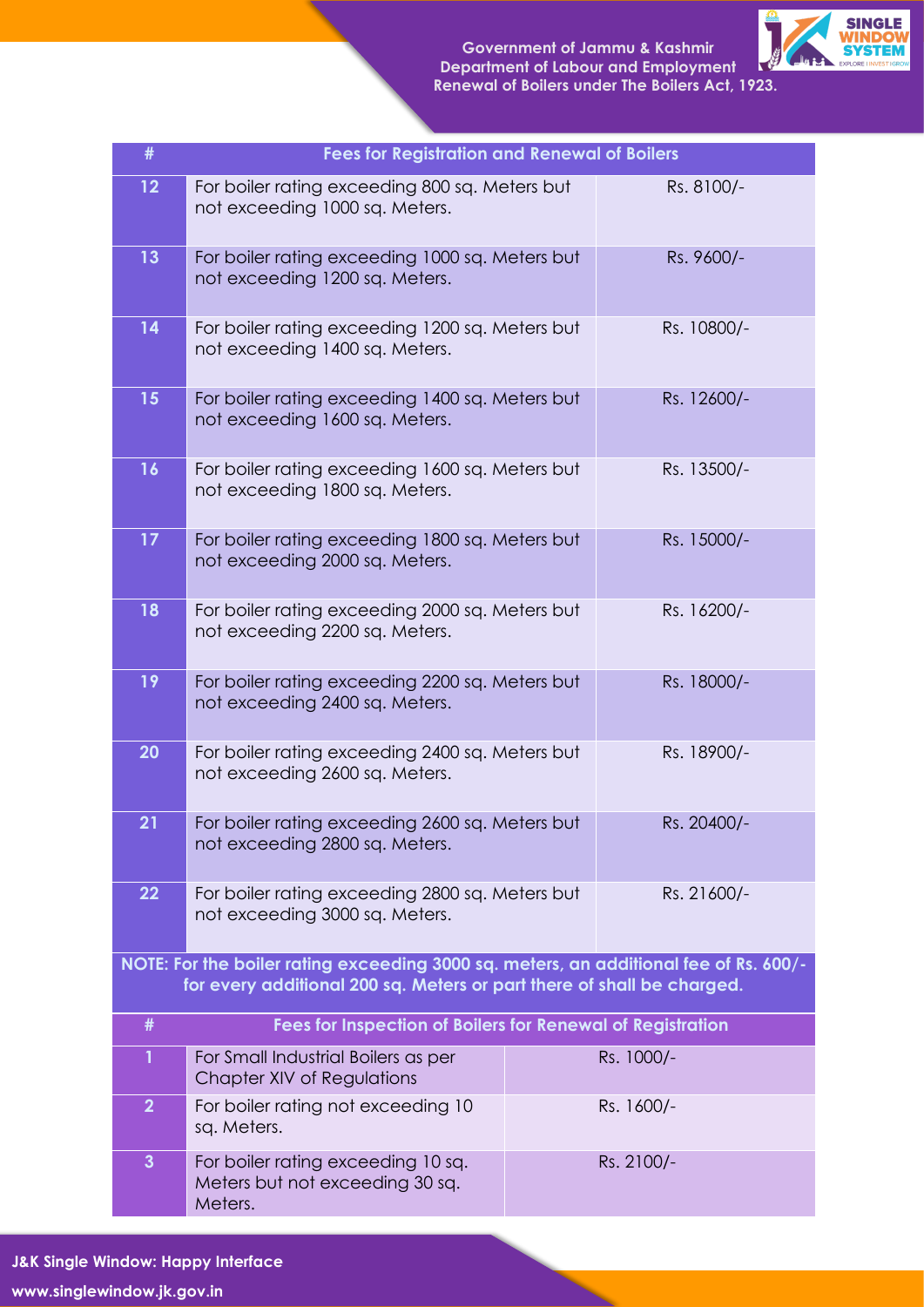

| #                | Fees for Inspection of Boilers for Renewal of Registration                           |             |
|------------------|--------------------------------------------------------------------------------------|-------------|
| 4                | For boiler rating exceeding 30 sq.<br>Meters but not exceeding 50 sq.<br>Meters.     | Rs. 2400/-  |
| $5\phantom{.}$   | For boiler rating exceeding 50 sq.<br>Meters but not exceeding 70 sq.<br>Meters.     | Rs. 2700/-  |
| $\boldsymbol{6}$ | For boiler rating exceeding 70 sq.<br>Meters but not exceeding 90 sq.<br>Meters.     | Rs. 3400/-  |
| $\overline{7}$   | For boiler rating exceeding 90 sq.<br>Meters but not exceeding 110 sq.<br>Meters.    | Rs. 4000/-  |
| 8                | For boiler rating exceeding 110 sq.<br>Meters but not exceeding 200 sq.<br>Meters.   | Rs. 4500/-  |
| 9                | For boiler rating exceeding 200 sq.<br>Meters but not exceeding 400 sq.<br>Meters.   | Rs. 5000/-  |
| 10               | For boiler rating exceeding 400 sq.<br>Meters but not exceeding 600 sq.<br>Meters.   | Rs. 5800/-  |
| 11               | For boiler rating exceeding 600 sq.<br>Meters but not exceeding 800 sq.<br>Meters.   | Rs. 6300/-  |
| 12               | For boiler rating exceeding 800 sq.<br>Meters but not exceeding 1000 sq.<br>Meters.  | Rs. 7100/-  |
| 13               | For boiler rating exceeding 1000 sq.<br>Meters but not exceeding 1200 sq.<br>Meters. | Rs. 8400/-  |
| 14               | For boiler rating exceeding 1200 sq.<br>Meters but not exceeding 1400 sq.<br>Meters. | Rs. 9500/-  |
| 15               | For boiler rating exceeding 1400 sq.<br>Meters but not exceeding 1600 sq.<br>Meters. | Rs. 11100/- |
| 16               | For boiler rating exceeding 1600 sq.<br>Meters but not exceeding 1800 sq.<br>Meters. | Rs. 11900/- |
| 17               | For boiler rating exceeding 1800 sq.<br>Meters but not exceeding 2000 sq.<br>Meters. | Rs. 13200/- |
| 18               | For boiler rating exceeding 2000 sq.<br>Meters but not exceeding 2200 sq.<br>Meters. | Rs. 14300/- |
| 19               | For boiler rating exceeding 2200 sq.<br>Meters but not exceeding 2400 sq.<br>Meters. | Rs. 15800/- |